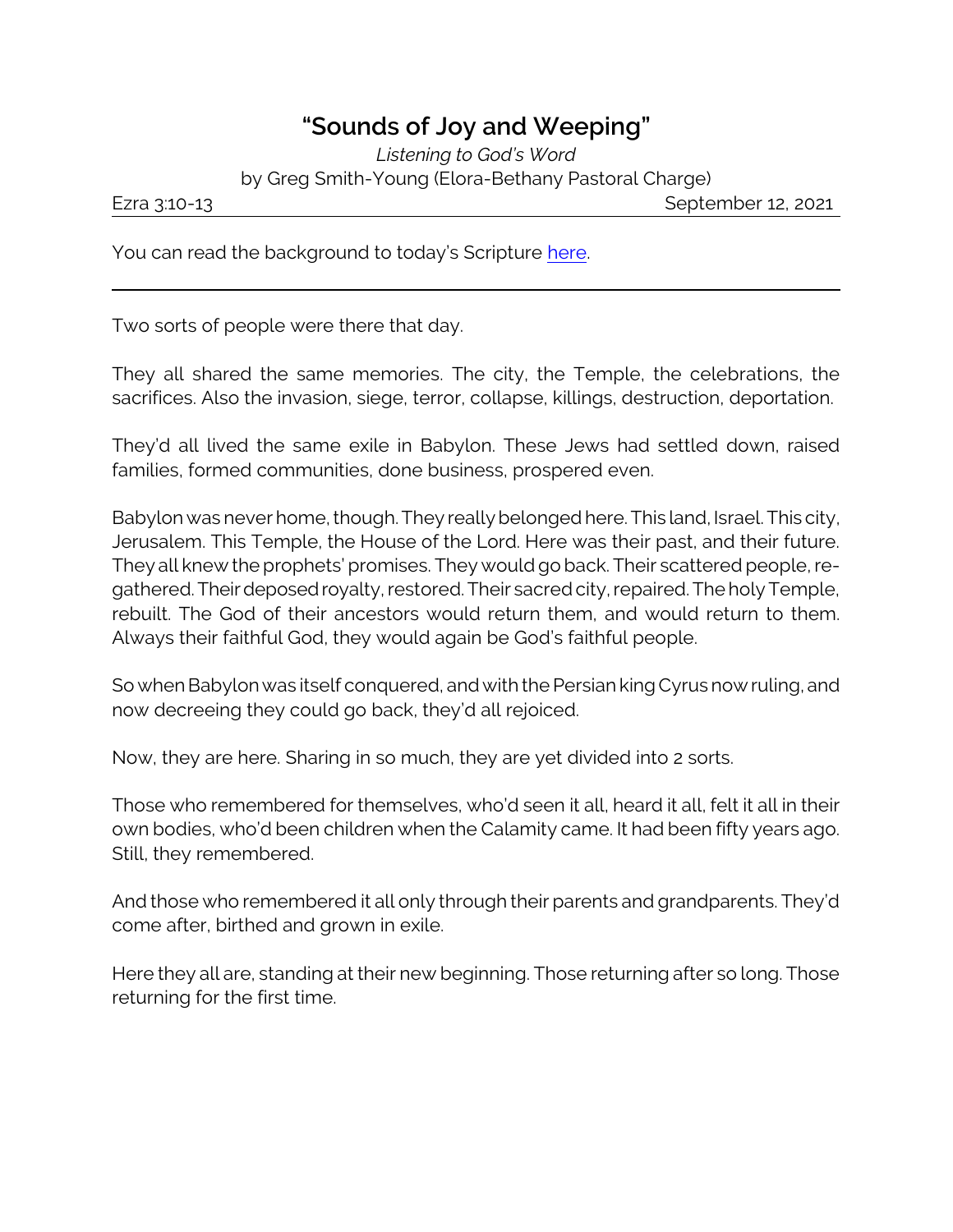When the builders laid the foundation of the Lord's temple, the priests clothed in their vests and carrying their trumpets, and the Levites the sons of Asaph with cymbals, arose to praise the Lord according to the directions of Israel's King David. They praised and gave thanks to the Lord, singing responsively, "He is good, his graciousness for Israel lasts forever."

All of the people shouted with praise to the Lord because the foundation of the Lord's house had been laid. But many of the older priests and Levites and heads of families, who had seen the first house, wept aloud when they saw the foundation of this house, although many others shouted loudly with joy. No one could distinguish the sound of the joyful shout from the sound of the people's weeping, because the people rejoiced very loudly. The sound was heard at a great distance.

(Common English Bible)

*The steadfast love of the Lord never ceases God's mercies never come to an end They are new every morning New every morning Great is Thy faithfulness O Lord Great is Thy faithfulness.<sup>1</sup>*

III

Last Sunday I talked about an experiment we're doing. Instead of hearing a different Bible passage each week, we're slowing down and tending to the same passage over a few weeks. We're like water, percolating through the Scripture, being changed by it. Percolation takes time. It can't be rushed, not for the goodness to get in.

We'll practice a 3-week cycle, of **LISTENING, LEARNING**, and **RESPONDING**. Today, we **LISTEN**. We've already heard the passage once. We'll hear it a few more times. I'll offer some prompts along the way, with silence, time for reflecting and absorbing, tasting what God has for us.

<sup>1</sup> Verse by Edith McNeill. © 1974, 1975 Celebration. For use solely with the SongSelect® Terms of Use. All rights reserved. CCLI License # 1460973.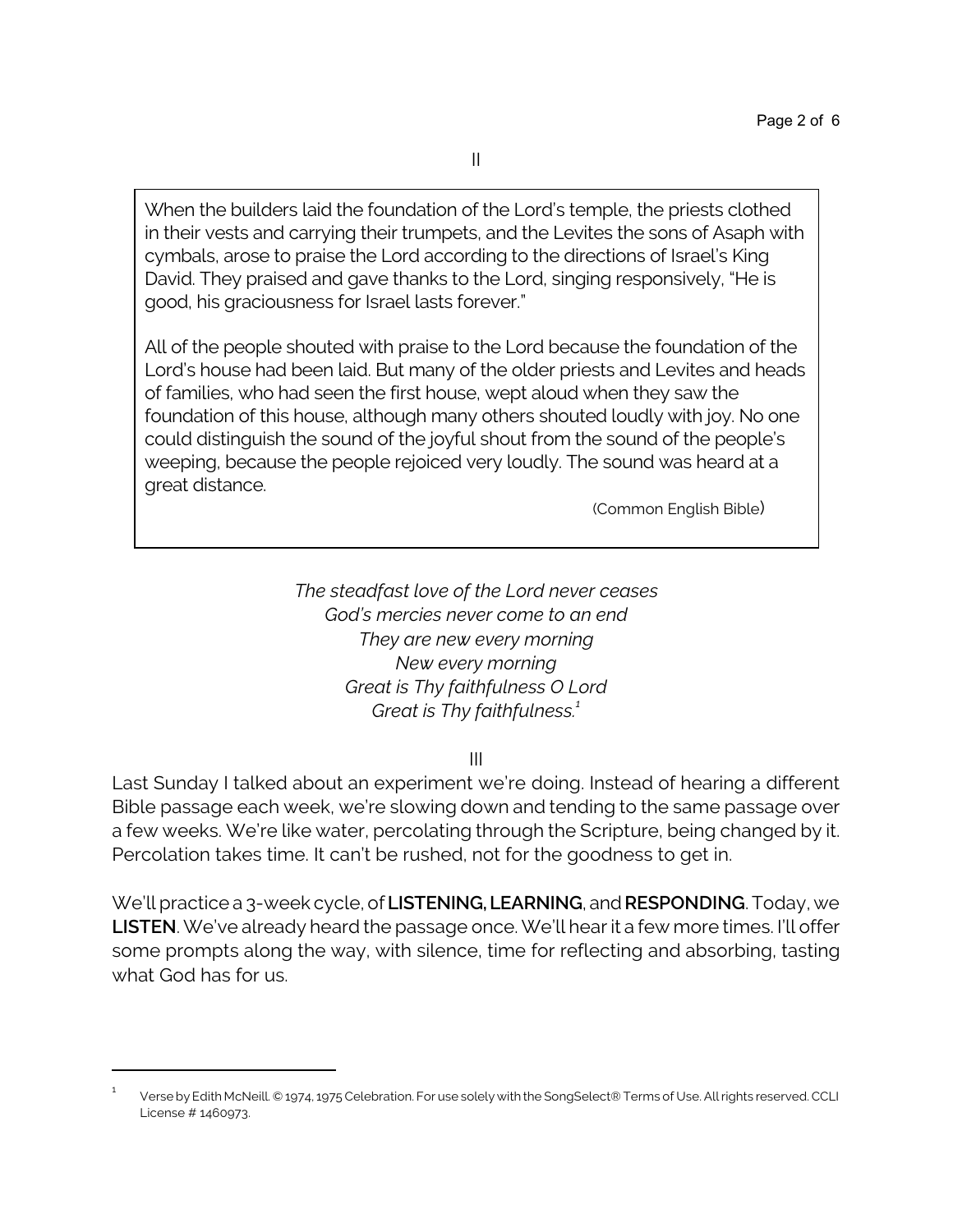Listen now, this time more slowly.

As you hear . . . Notice what holds your attention.

When the builders laid the foundation of the Lord's temple, the priests clothed in their vests and carrying their trumpets, and the Levites the sons of Asaph with cymbals, arose to praise the Lord according to the directions of Israel's King David.

They praised and gave thanks to the Lord, singing responsively, "He is good, his graciousness for Israel lasts forever."

All of the people shouted with praise to the Lord because the foundation of the Lord's house had been laid.

But many of the older priests and Levites and heads of families, who had seen the first house, wept aloud when they saw the foundation of this house, although many others shouted loudly with joy.

No one could distinguish the sound of the joyful shout from the sound of the people's weeping, because the people rejoiced very loudly.

The sound was heard at a great distance.

(Common English Bible)

*The steadfast love of the Lord never ceases God's mercies never come to an end They are new every morning New every morning Great is Thy faithfulness O Lord Great is Thy faithfulness.*

V

What held your attention? What spoke to you? Why do you suppose it did? What might God be saying to you?

What did you wonder about? What prompted a question? Questions are good. Maybe God is prompting yours?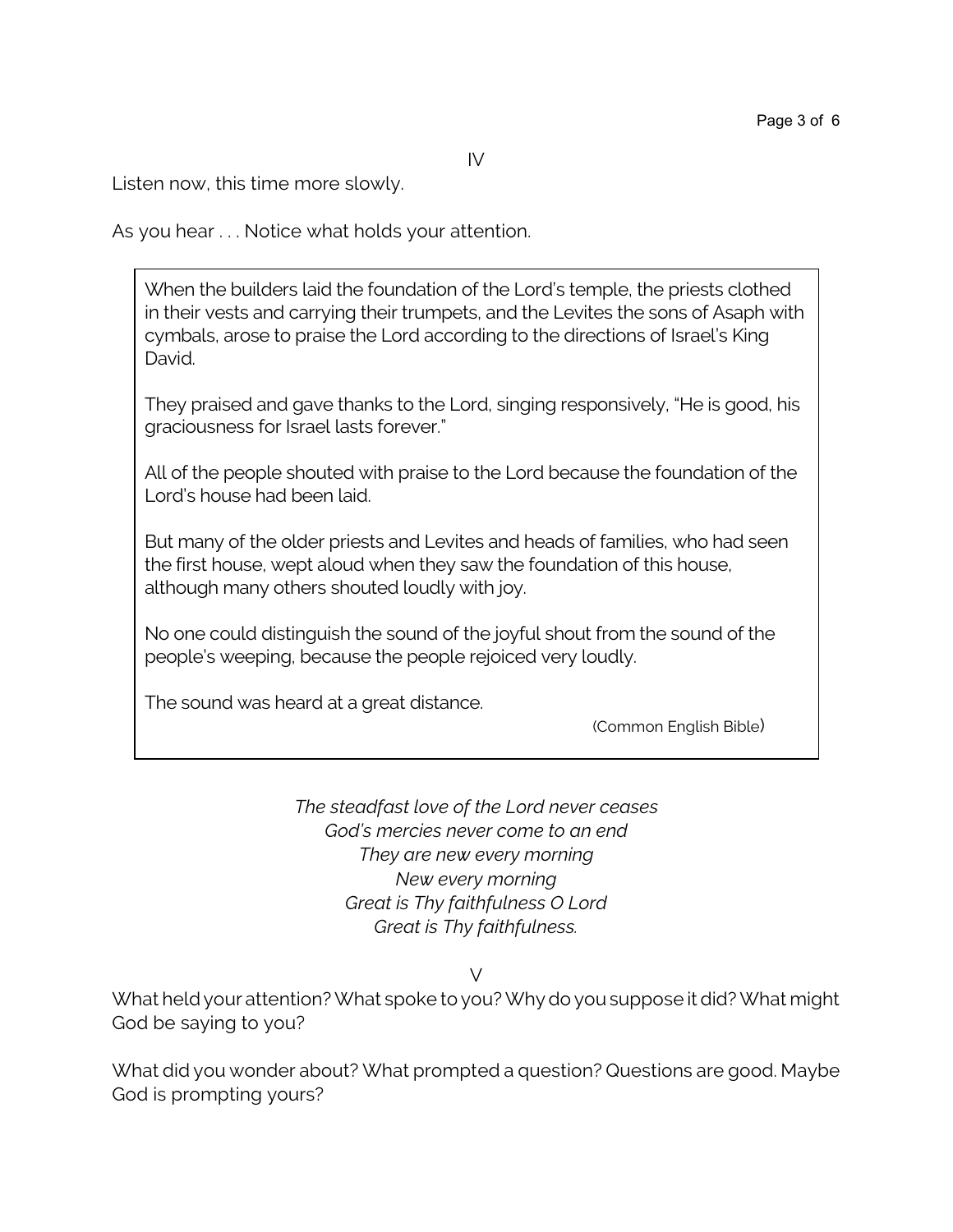What question might God be asking of you?

Did you notice the different reactions, the joy and the weeping? Most celebrated as they saw the beginnings of the new Temple. But those who remembered the old destroyed one, wept. Why?

Might both reactions be good?

When the joyful folks noticed the weeping ones, what might they have thought? And felt? What about the weeping folks? What might they have thought and felt at the joy of the others?

VI

Listen again. This time, it's from a translation that brings out the strange accents and particulars of the original Hebrew text.<sup>2</sup> It will sound different. These differences can surprise us, and help us hear new things.

When the builders started Yahweh's palace, they put in place the priests in their vestments with trumpets, and the Levites, the sons of Asaph, with cymbals, to praise Yahweh in accordance with the directions of David king of Yisra'el.

They sang responsively in praise and confession to Yahweh, *Because he is good, Because his commitment stands permanently for Yisra'el',*

And the entire people gave a big shout of praise of Yahweh, because Yahweh's house had been started.

When many of the priests and Levites and the ancestral heads, the old men who had seen the first house, at the start of this house before their eyes were crying with a loud voice, many were raising their voice in a sound of rejoicing.

The people couldn't recognize the sound of the shout of rejoicing from the sound of the people's crying, because the people were giving a big shout.

The sound was audible from afar.

(The First Testament)

<sup>2</sup> John Goldingay, The First Testament: A New Translation (Downers Grove, IL: InterVarsity, 2018), 460.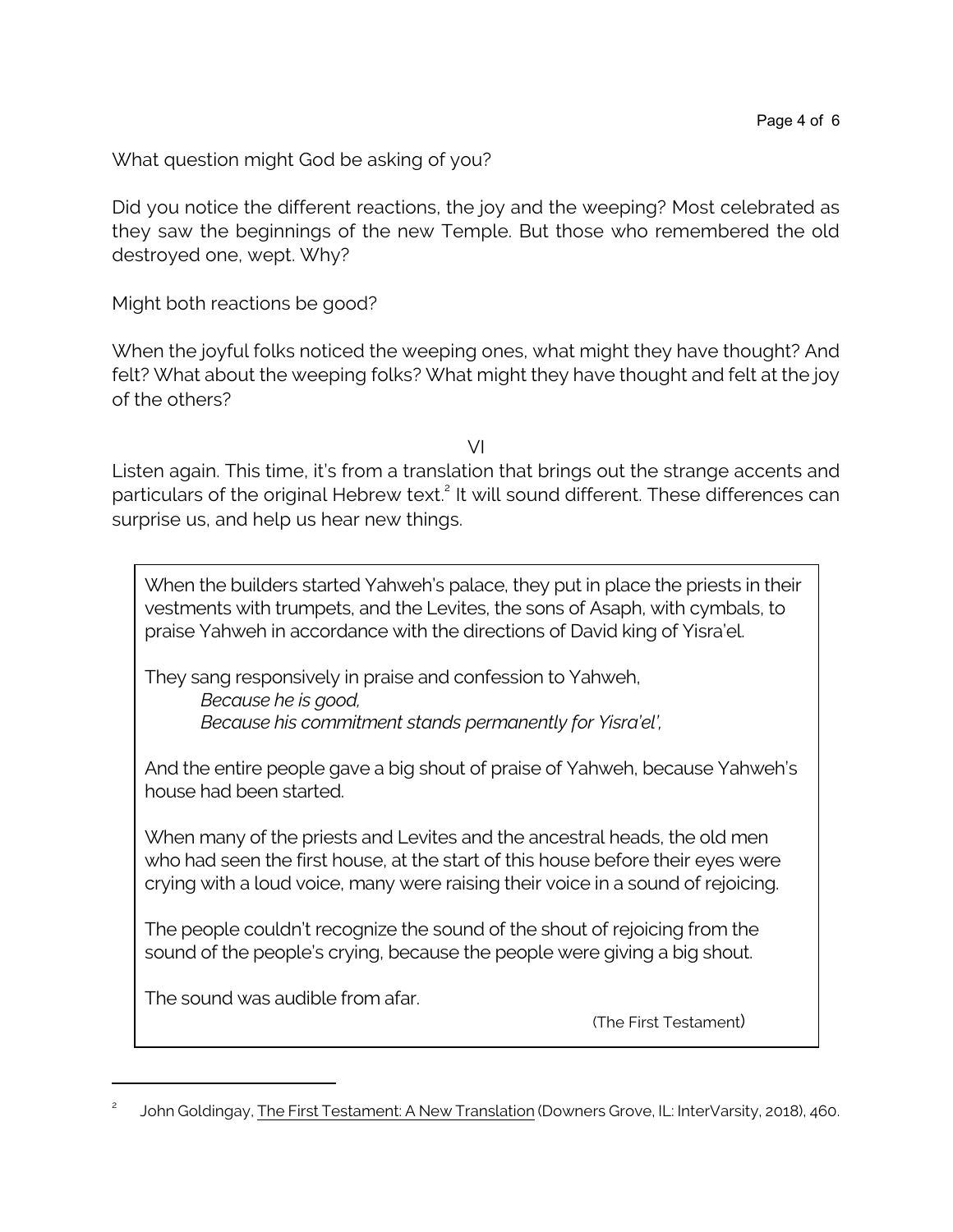*The steadfast love of the Lord never ceases God's mercies never come to an end They are new every morning New every morning Great is Thy faithfulness O Lord Great is Thy faithfulness.*

VII

We are returning, slowly, to things we remember. Like, hopefully soon, we'll be worshipping again in our church building, our sanctuary. Imagine, if you can, what that will be like.

What do you see being the same as before all this began?

What do you imagine being different?

As you imagine, picturing yourself walking in, sitting down, looking around, what are you seeing? Feeling? Wondering?

As you see yourself doing things that used to be so familiar . . . and things that are new . . . and think of those things we still cannot do, what are you feeling? Wondering?

Imagine others around you. What might they be thinking, feeling, wondering around you? Weeping? Rejoicing? The same as you? Different?

What do you feel about that?

VIII

We'll come back to this next week, for some **LEARNING**. I'll do a more typical sermon. I'll draw more out of the story, tell more of the background, and sift through some things we might want to notice. And, think more about the returning we're doing now.

The week after, it's your chance to**RESPOND**. What do you receive from this story? Can you share that? What is your returning like? To worship? To other things? Through all of this, what has God been doing in you?

You can respond in many ways: a song that connects, some art, your own story. Something you create: art, poetry, music, dance, whatever. However God's Word is percolating into you. When you have something to share, let me know so I can curate them for our worship, on September 26.